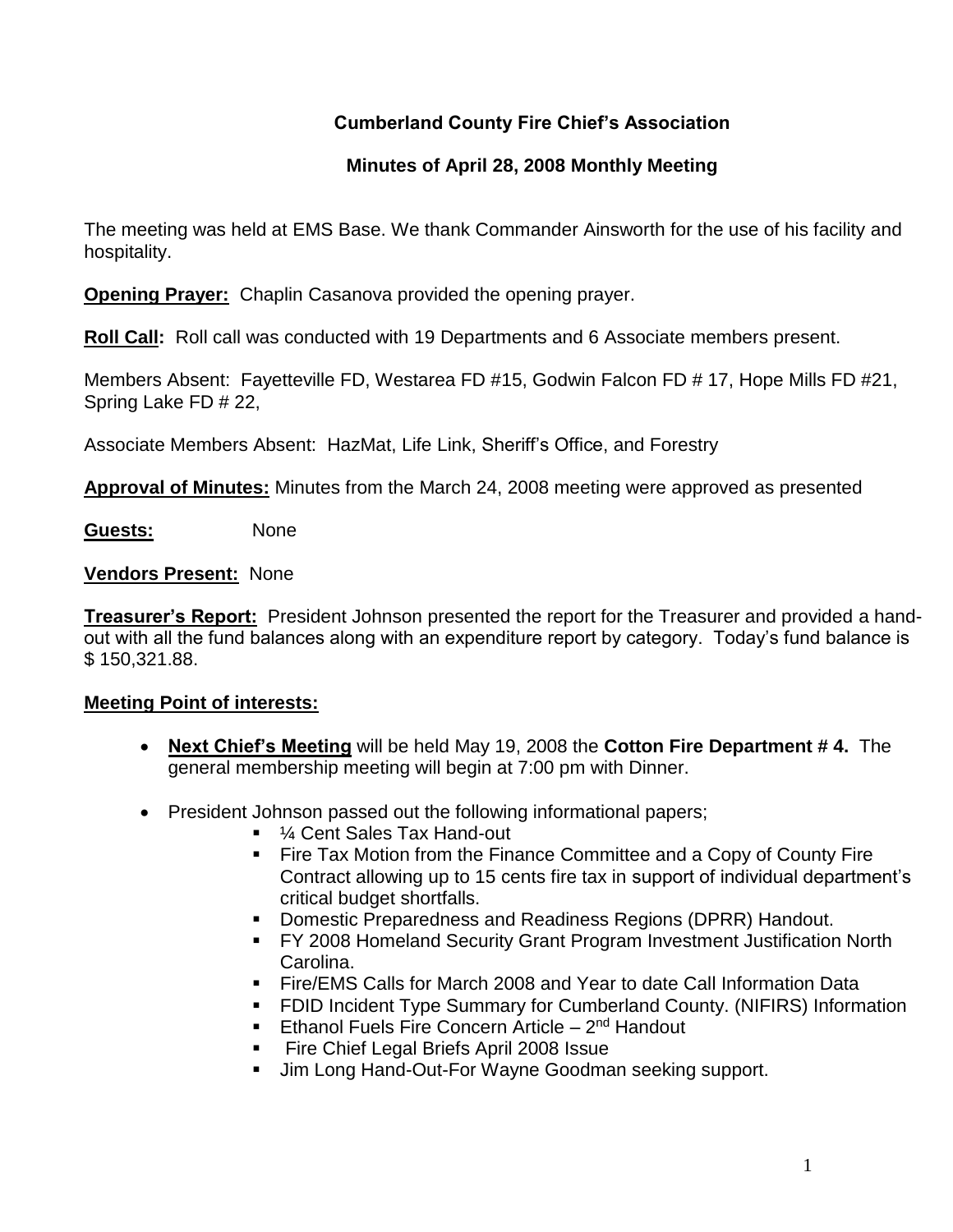- **.** President Johnson discussed the  $\frac{1}{4}$  cent sales tax issue up for a county-wide vote next week Tuesday. He urged all members in attendance to support this sales tax measure and urge their perspective memberships to support this also. A county-wide reduction of 2 cents of property tax is scheduled if this issue passes. This sales tax is shared by everyone, whereas property tax is only supported by property owners.
- President Johnson briefed the membership concerning the Domestic Preparedness and Readiness Region (DPRR) concept and provided hand-outs to illustrate the issue. He stated that the Cumberland County rural fire representatives are Chief Hodges and Chief Bill Bullard.
- Briefly talked about the FDID Incident Type Summary report published by OSFM concerning Cumberland County participation, whereas not all departments submitted the required annual reports. He reminded that one of the reasons's the Firehouse program used to record NFIRS and the Road Runner Internet connection is provided to all departments free of charge is for all of us to submit our data to OFSM by the annual suspense date of 31 March. (Departments not in compliance are, Eastover FD #1, Pearce's Mill FD #3, Westarea FD #10,15,&20, Spring Lake FD # 22, Stedman FD # 23)
- President Johnson informed the membership in lieu of the Hazardous Material incident in the Grays Creek # 24 Fire District that we stay abreast of what types of Hazardous Material travel through our areas. Especially those departments with major highway system. The Ethanol Plant slated to open up in Hoke County later this year will move 185 thousand gallons of Ethanol daily utilizing all major road-ways. This will be a problem for most of us directly. Let's get ready and train and plan now to meet this new challenge.
- President Johnson briefly talked about the request from Commissioner Jim Long concerning his request to assist Wayne Goodman who is running for the position of Commissioner of Insurance and State Fire Marshal. Our organization has a vested interest in that particular position, whereas the Department of Insurance (DOI) those all our credentialing and certification programs.

# **OLD BUSINESS:**

1. President Johnson informed all members that the finance committee during its monthly meetings discussed in detail the rising costs of equipment, apparatuses, insurance, personnel costs, medical benefits and the ever rising fuel costs are all having a negative impact on fire district's budgets. This problem further compounds already financially distressed or low wealth departments. Until viable alternative funding sources can be identified the finance committee voted that on a district by district basis and based on the financial need of each department to adjust the local fire tax levy not to exceed 15 cents in accordance with the current Cumberland County Fire Contract.

### **NEW BUSINESS:**

1. President Johnson brought up to the membership that Mr. Ernest Ward, FTCC advised him of the new Junior Member Non-Certification Credit standard adopted by the North Carolina Fire & Rescue Commission. The standard identifies nine (9) classes that will not receive credit if taken before the Junior Firefighters 18th birthday. The memorandum from Harley Cook and Timothy Bradley cites Federal and State Labor rules. This will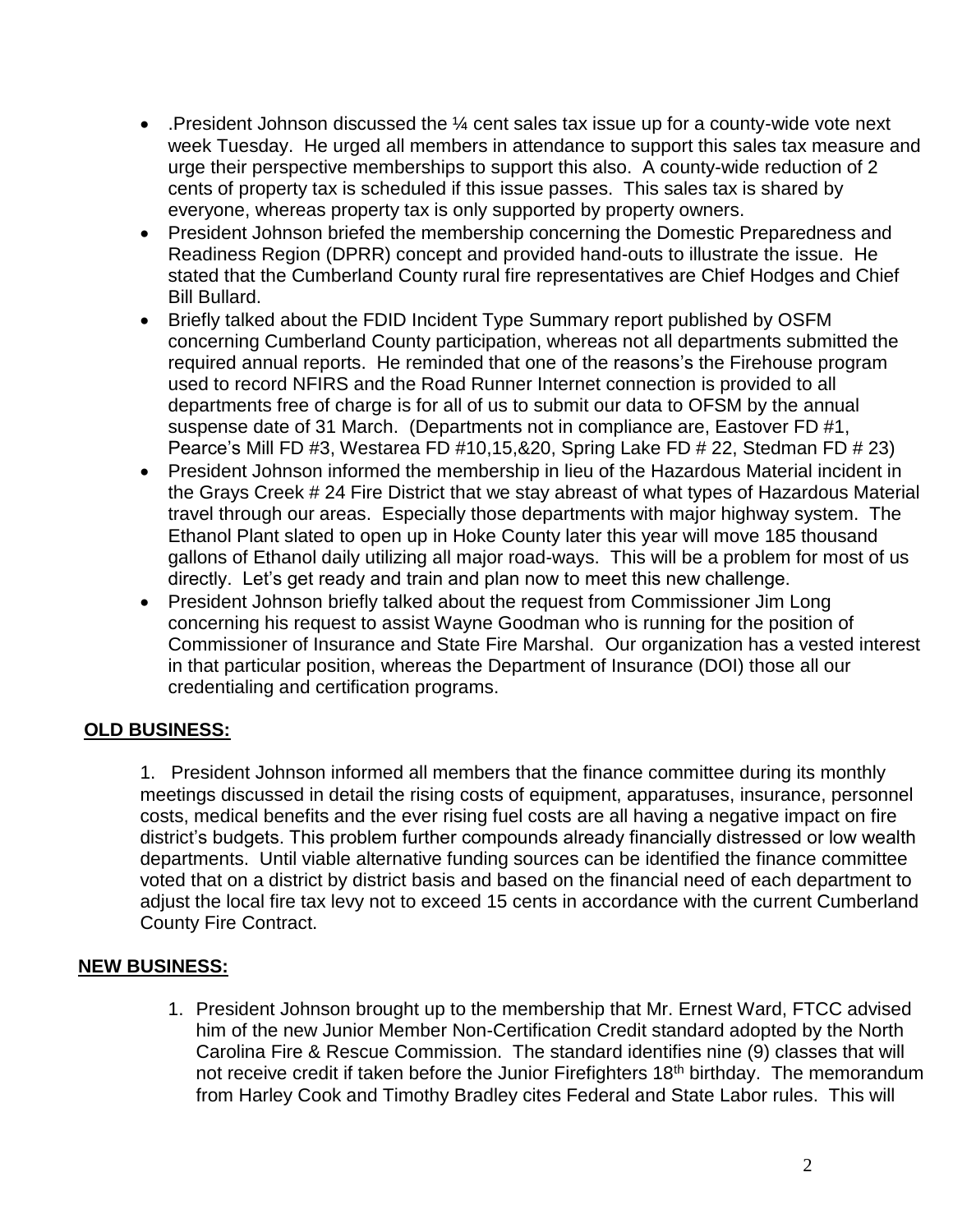directly impact on Fire Departments especially in the rural areas where recruiting and retention problems are at an all time high and many of these departments depend on 16 and 17 year old volunteers to help man their departments. He stated that he does not agree with this ruling, our Federal Labor Laws allow 17 year olds with a signature from either parent to join the military service and fully participate and even deploy into action (War). All our certification courses are all taught in controlled environments with direct supervision by primary and assistant instructors. This issue came up suddenly and there was no prior discussion on the impact of this issue on our states volunteer fire service. In the event you have a Line of Duty issue with members of your department in the target age group our OSFM and the Commission will cite this Junior Member Standard and state and federal labor laws therefore be careful how you proceed with this issue. Don't look for them to help you. I have talked with State Senator Tony Rand, about this issue and he informed me that he had received numerous calls from across the state from other senators and representatives concerning this issue. I have follow up meeting scheduled with him next week and several other law makers concerning this issue. He stated that his program is sanctioned by all participating members' parents who sign the JR Firefighters packet and the program is supervised. Currently he has two 17 year old members that already graduated from High School, one is in the National Guard and has completed Basic Training and will ship out in July to Afghanistan but yet he can't participate or take certain controlled fire classes. President Johnson stated that it appears that the people in Raleigh have lost touch with reality and instead of helping struggling departments throughout our state they make it more difficult. The way this issue suddenly came out of no-where also shows that there is a lack of communication between OSFM the Fire and Rescue Commission and our volunteer fire service, whereas I have received no communication from OSFM or the Rescue Commission concerning any of this. He will keep the membership informed.

# **COMMITTEE REPORTS:**

#### **I D CARD COMMITTEE Lt**. Tara Johnson (Stoney Point) Chairperson

• FYI. Fire Chiefs are required to send a signed letter or memo with a firefighter requesting an ID Card. For any questions or an appointment contact 424-0694 or e-mail at [tara@stoneypointfire.com](mailto:tara@stoneypointfire.com)

#### **FIRE PREVENTION/EDUCATION COMMITTEE**

• No report

#### **COMMUNICATIONS COMMITTEE** Chief B. Bullard (Stedman) Chairperson

 Chief Bullard stated that he will call a meeting to discuss the automatic aid dispatch procedures and have a proposal for the May 2008 meeting.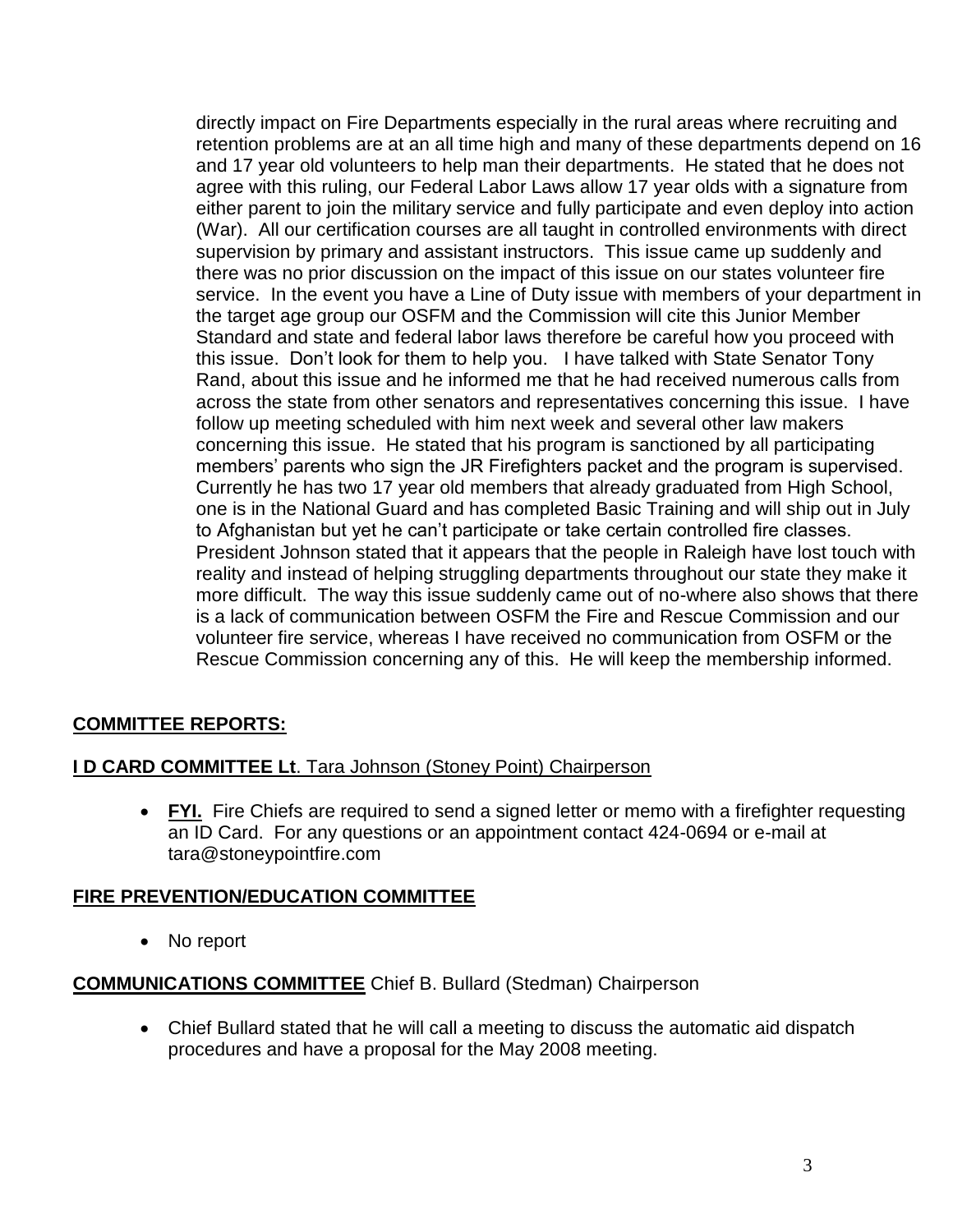### **STANDARDS & POLICY COMMITTEE** Chief K. Hall (Cumberland Road) Chairperson

• No Report but the committee is working on the review and update of the Incident Command Procedure Policy. President Johnson asked all members to get involved in the process.

#### **TRAINING COMMITTEE** Chief P. Strahan (Westarea) Chairperson

• No report

**MEMORIAL COMMITTEE** Deputy Chief S. Blackburn (Ft. Bragg) Chairperson

No Report

**AUTOMATIC AID/MUTUAL AID COMMITTEE** Chief J. F. Hall (Bethany) Chairperson

 Chief Hall discussed the impact that automatic and mutual aid had on the fire recently experienced in the Westarea Fire District

**FINANCE COMMITTEE** Deputy Chief Freddy Johnson Jr. (Stoney Point) Chairperson

• See Hand-Out

**RESCUE COMMITTEE** Deputy Chief Freddy Johnson Jr. (Stoney Point) Chairperson

• No report

**EASTERN FIRE SCHOOL** Chief R. Marley (Pearces Mill) Chairperson

Chief Marley asked all members to submit any special requests for classes.

**EMS DIRECTOR:** Colonel Wally W. Ainsworth

• Doctor Reid advised all departments that he is now authorizing the use of AED devices by non EMT's. He explained that AED's are now found in most public places and are being used by average citizens. He did request that we do train our members on the proper use of the device and continue the continuing education process for EMT's.

### **ASSOCIATE MEMBERS REPORT**

# **EMERGENCY SERVICES DIRECTOR/ ECC-911** Kenny Curry, Director

 Director Curry introduced Scotty Harris as the new Deputy Director and Greg Phillips as the new Emergency Management Coordinator. President Johnson welcomed both to the association.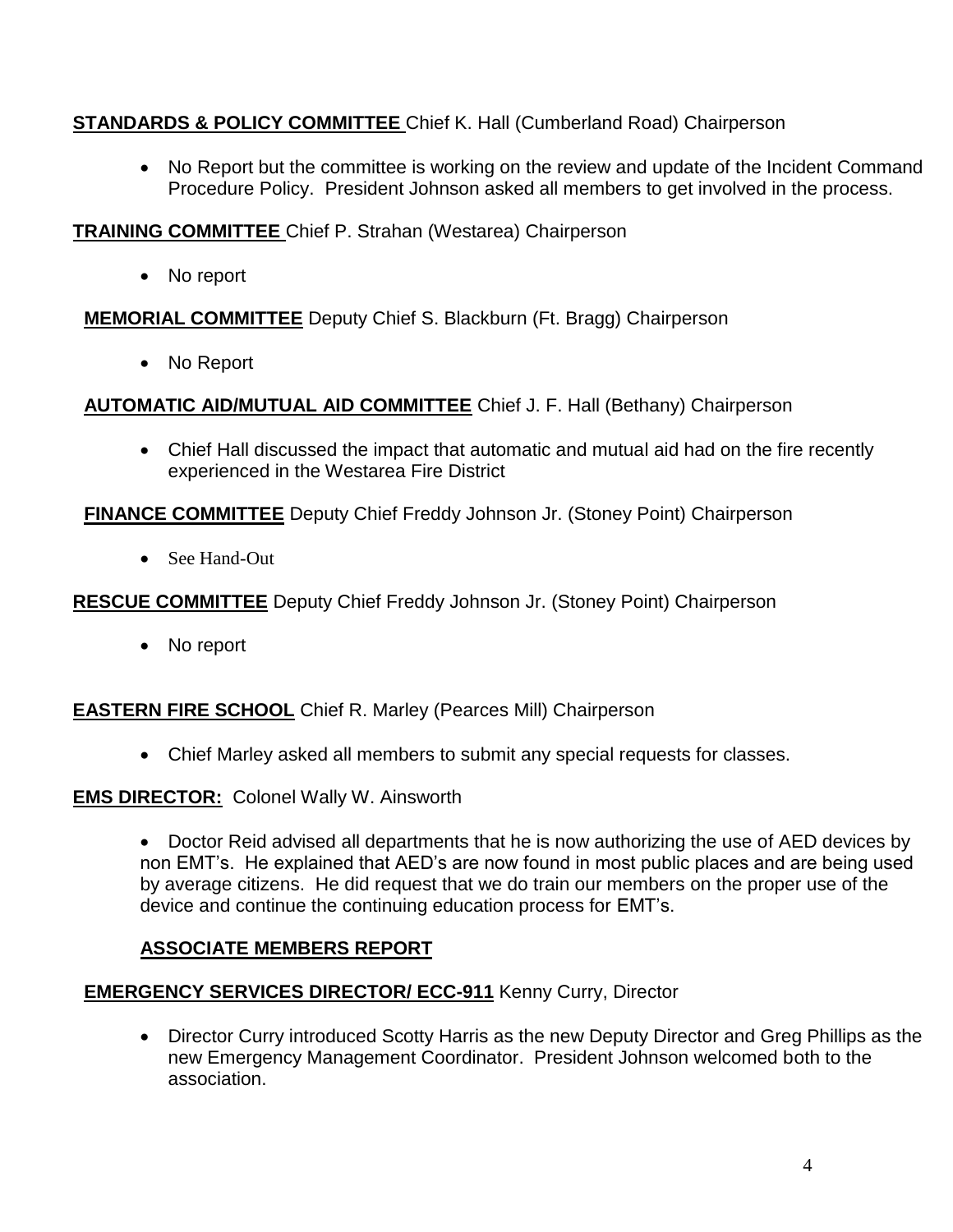Director Curry requested that if there is a complaint about dispatching or a dispatcher that the Fire Chief or in his/her absence the Deputy Fire Chief call him to handle the complaint. Currently Firefighters are calling and complaining directly about dispatch procedures and dispatchers. Director Curry has instructed his dispatchers not to engage in complaints and instead have them referred to the Chief.

**HAZMAT** BC Hieu Sifford - POC telephone for HAZMAT is 433-1729.

• No report.

#### **FORESTRY DISTRICT** Ranger J. Johnson

• No report

#### **FTCC** Ernest Ward

• No report

#### **SHERIFF'S OFFICE** Sheriff Butler

• No report

### **HIGHWAY PATROL**

• No report

### **CHRISTIAN FIREFIGHTERS** Chaplain Casanova

• No report

### **COUNTY COMMISSIONERS** Fire Commissioner Ed Melvin

Fire Commissioner Ed Melvin discussed the economic impact of the  $\frac{1}{4}$  percent sales tax. It is the CC Commissioners intent to lower the property tax by 2 cents if the sales tax proposal is passed. He asked that we support this issue next Tuesday when we go to vote. He stated that currently on 30% of the people support the property tax system, whereas 100% of the people that purchase or spent money will pay for this sales tax initiative.

### **FOR THE GOOD OF THE ASSOCIATION:**

 Chief Marsh thanked all the agencies that supported the Hazmat Incident that his station responded to. Everyone did an excellent job. He did bring out that there was a delay with the response of the requested Foam Trailer. President Johnson asked Director Curry to check and see what the break down was. With three (3) Foam Trailers in the County there should be no delay. Let's review our policy.